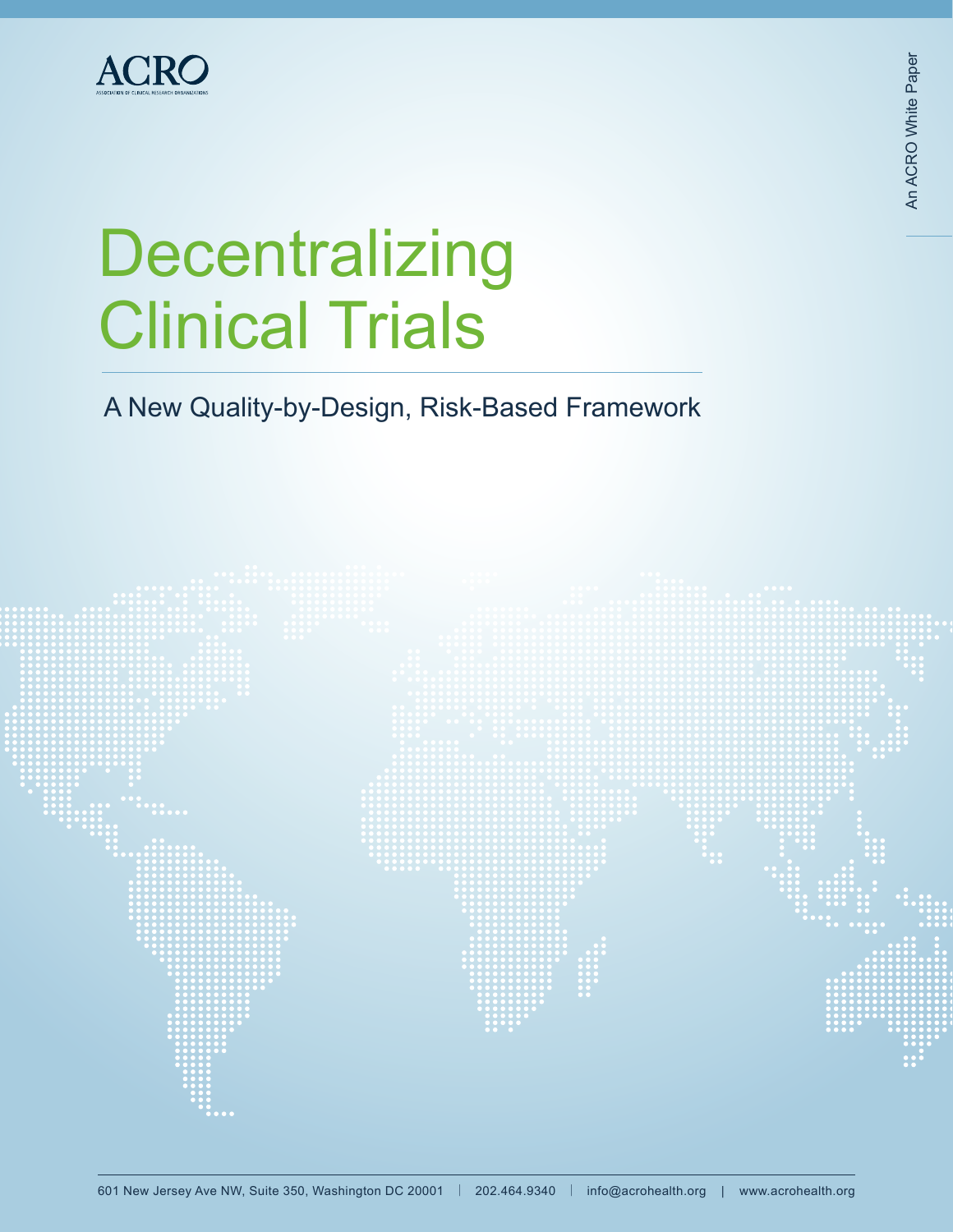

# Introduction

Clinical trials play a vital role in the development of new therapies, with positive trial outcomes helping pave the way for regulatory approval and market entry. Traditionally, trial activities have been centered around trial sites, locations where patients receive treatment or an investigational medical product (IMP) and are evaluated to determine the safety and efficacy of the intervention. Such "conventional" or "traditional" clinical trials require patient travel, which may be

**SET**

**UP** & TRAVE

time-consuming, inconvenient, or costly and could restrict access for individuals who live far away from a trial site, have limited mobility, or cannot spare the time away from work. Any unnecessary burden on patients could make it difficult to enroll and retain a sufficient number of participants in the trial. **<sup>R</sup>EPOR<sup>T</sup> & <sup>A</sup>RCHIV<sup>E</sup>**

Innovations in clinical trial design are leveraging emerging mobile technologies and increased connectivity to transcend some limitations of conventional trials by incorporating decentralized, patient-centric approaches. Because of their expertise in clinical trial innovation and clinical

trial technology, the clinical research and technology companies of the Association of Clinical Research Organizations (ACRO) (www.acrohealth.org) have paved the way in designing, executing, and refining decentralized clinical trials (DCTs).

To facilitate adoption of DCTs, ACRO—an industry trade association of leading, global clinical research and technology companies—established a new committee in 2019 composed of ACRO member company experts, the ACRO Decentralized Clinical Trials Working Party, to examine the unique benefits and challenges of DCTs, with the aim of creating tools to mitigate the uncertainty around creating and implementing DCTs.

The ACRO DCT Working Party's analysis of the beginning-to-end steps in creating and implementing a DCT resulted in two assets: *Bringing the Trial to the Patient: A Quality-by-Design Manual for Decentralized Clinical Trials* contrasts a conventional trial with a DCT in order to examine the unique issues and challenges within a DCT, providing a framework for ensuring that quality is incorporated into each step and decision in the construction of a DCT as a guiding

principle1 . The accompanying *Decentralized Clinical Trials (DCT) Risk Assessment Considerations* spreadsheet is designed to complement (rather than replace) an organization's current risk assessment tools<sup>2</sup>. It provides questions, considerations, and potential mitigations to facilitate a quality-by-design and risk management approach to decentralized trial design. The spreadsheet is intended to supplement an organization's existing risk assessment process by providing DCT-specific questions, which can be added to an existing risk management workbook. The ACRO Quality -by-Design Manual and Risk Assessment Considerations

spreadsheet can both be found on the Decentralized Clinical Trials page of the ACRO website: www.acrohealth.org/dct.

As a leading voice for safe and ethical clinical trials, ACRO works with stakeholders globally to promote a better and more efficient clinical trial process. According to Fiona Maini, Principal – Global Compliance and Strategy at Medidata and Chair of the ACRO DTC Working Party, "The mission of the Quality-by-Design Manual is to provide considerations criteria and a risk assessment for determining whether a trial can be fully or partially decentralized, or if it should proceed via a conventional model."

Graphic is courtesy of Medidata Solutions, Inc.

**PARTIC<sup>I</sup>PAT<sup>E</sup>**

C<sub>O</sub>NSENT

**SCREEN**

**SPONSOR**

 $E$ **STIGA** $\gamma$ <sup>O</sup>

**PATIENT**

**Virtualizing Clinical Trials: A New Quality-by-Design, Risk-Based Framework**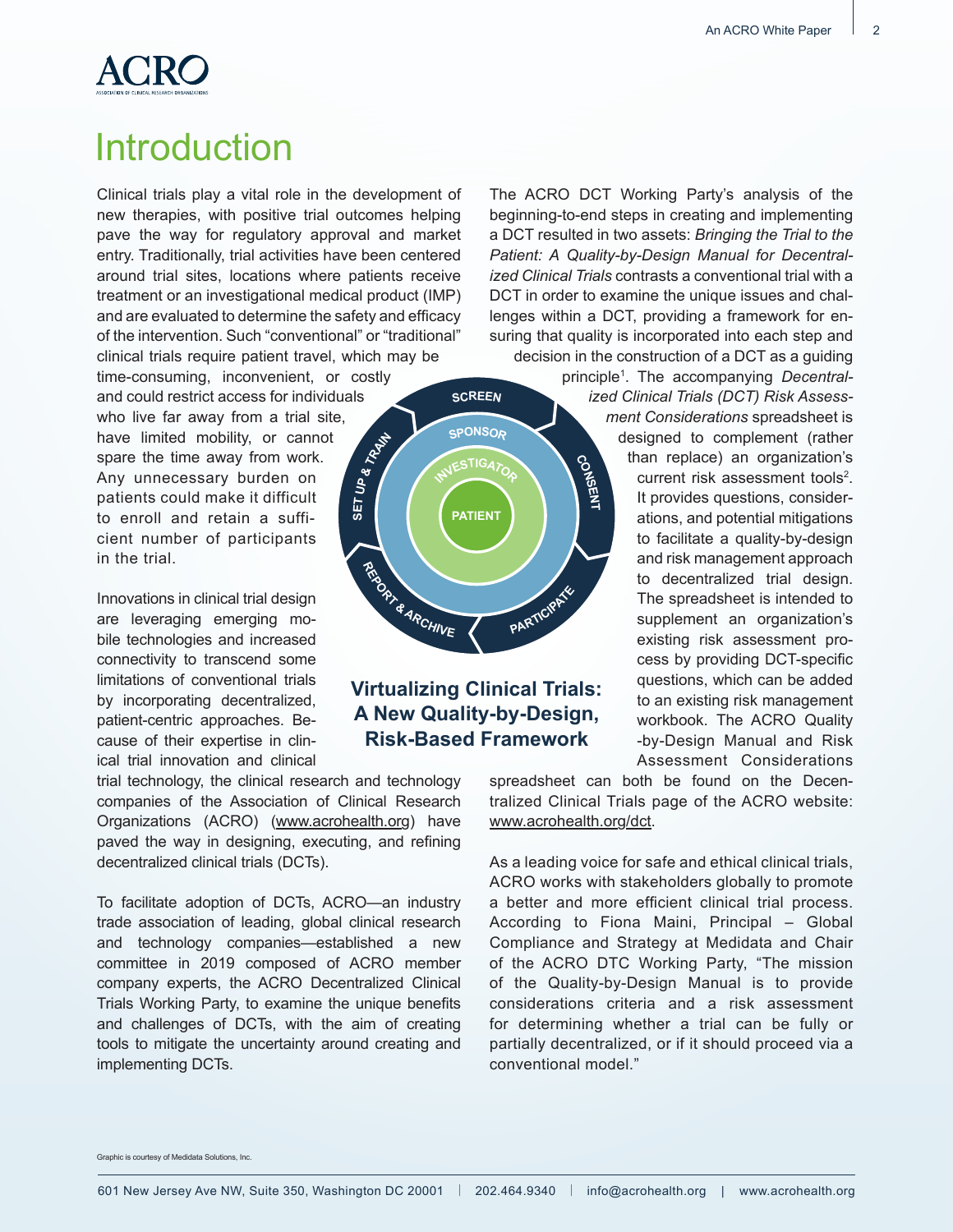# Overview of DCTs

The ACRO Quality-by-Design Manual defines a DCT as a trial design focused on "bringing the trial to the patient by utilizing local healthcare providers, optimizing digital health technologies, and enabling the voice of the patient in order to accelerate medicinal product development, speed delivery of therapies to patients, and create efficiencies across clinical research processes." Although other DCT definitions have been developed by organizations such as the Clinical Trials Transformation Initiative (CTTI), the U.S. Food and Drug Administration (FDA), and the Medicines and Healthcare Products Regulatory Agency (MHRA), these share two basic elements with ACRO's definition: (1) use of telemedicine/digital health technologies and (2) having some or all trial activities take place outside of traditional trial sites<sup>3,4</sup>.

The DCT approach is supported by major regulatory bodies around the world; however, acceptance of DCTs has been slow because many industry sponsors and trial investigators are wary of deviating from established trial protocols due to a perception of increased operational requirements, business risk, and regulatory hurdles<sup>3,5-7</sup>. But as COVID-19 swept across the globe, many clinical trials were delayed or halted due to travel restrictions and the risk that trial participants might be exposed to the virus [**Case Study 1: PPD—Rescuing a Pandemic-disrupted Trial**]. As a result, the pandemic has become an accelerator for development and adoption of DCTs, given their potential to bring the trial directly to the patient [**Case Study 2: IQVIA—Converting On-site Trial to a Remote DCT**] 9–11. The ACRO Quality-by-Design Manual and Risk Assessment Considerations spreadsheet provide principles for determining the appropriateness of decentralization and how best to implement it.

When considering a decentralized clinical trial design, the ACRO DCT Working Party recommends thinking of decentralization as a verb—instead of as an adjective in order to describe precisely which elements of a clinical trial are being considered for decentralization. In practice, there are very few fully decentralized trials. As Fiona Maini explains, "For certain trials, it's

#### **Case Study 1**

# **PPD—Rescuing a Pandemic-disrupted Trial**<sup>8</sup>

- Dermatology trial under way as COVID-19 emerged in Italy, one of the hardest hit countries early in the pandemic
- Travel restrictions prevented some patient visits
- Italian Ministry of Health released guidance supporting rapid adaptation of trial protocol
- $\blacksquare$  PPD<sup>®</sup> Digital, coordinating with investigators, deployed visual communication tool TeleVisit in record time so that patient assessments were not disrupted
- Trial rescued by decentralization in a matter of days



impossible to do 100% decentralization, but you can decentralize parts of the trial. This already happens today. For example, you could have a situation where the trial participants come to a site to learn about the study, take documentation home for review and then provide informed consent electronically. Once enrolled, the drug product is sent directly to the participant, and a mobile health care professional does a home visit to administer it. But the patient goes to the site again for tests that are impossible to do remotely, such as medical imaging like an MRI or an X-ray."

Most trials labeled as DCTs are in fact "hybrid trials" that include traditional trial elements as well as DCT

Graphic ©2020 PPD Inc. All Rights Reserved.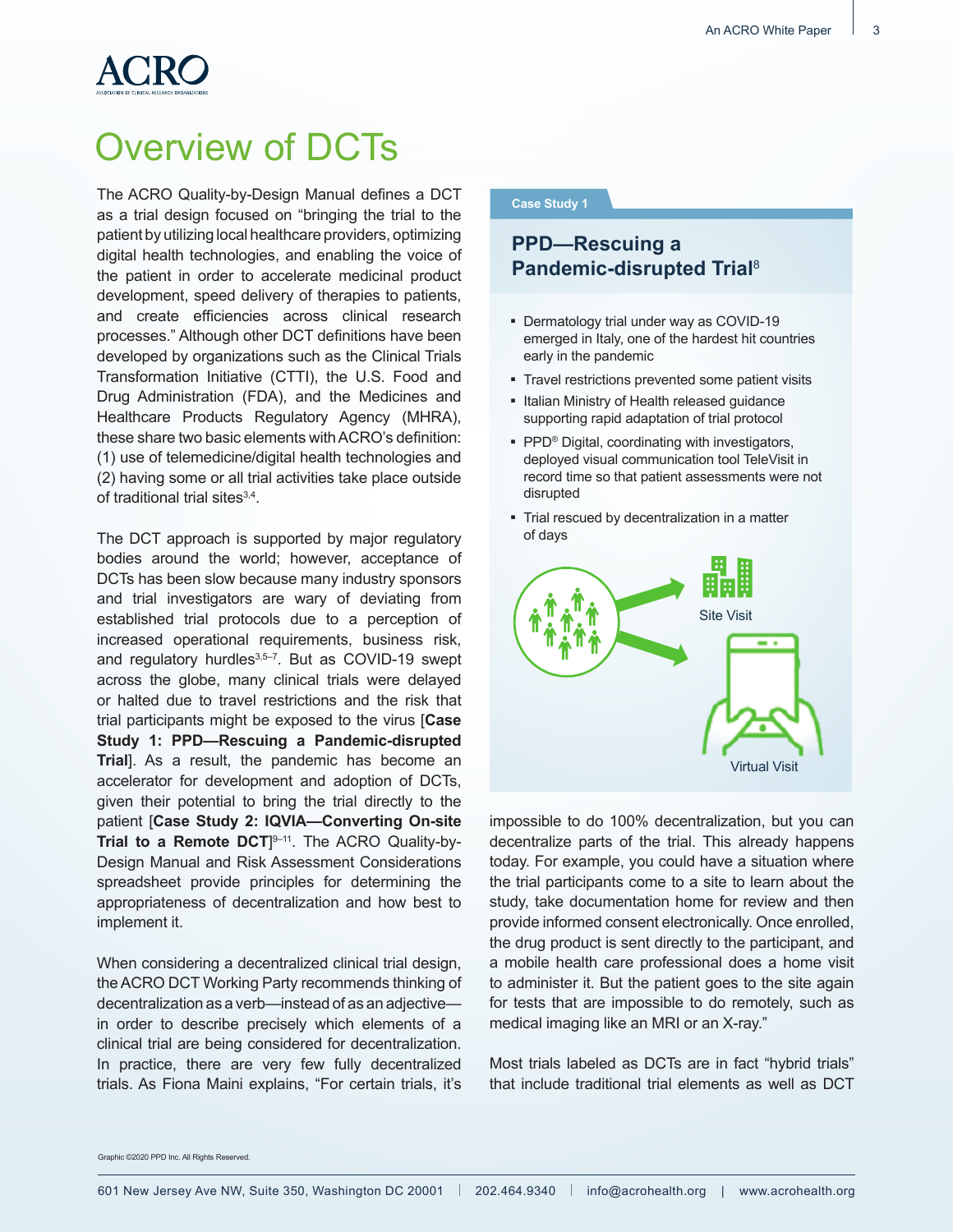

#### **Case Study 2**

# **IQVIA—Converting On-site Trial to a Remote DCT**<sup>12</sup>

- Highly complex study using 100% traditional on-site assessments and procedures
- Assessments halted as COVID-19 struck
- Trial converted into a remote DCT (rDCT)
- **EXTERN Study drug shipped to patients without delay**
- Home health personnel administered drug, drew blood, shipped samples to lab
- **EXECUTE:** Study Hub technology ensured continuity of contact between patient and site
- **-** Study fully converted to an rDCT within 1 week and continued uninterrupted

| $5.0$ * * * * *          |        |   |
|--------------------------|--------|---|
|                          | $12 -$ |   |
|                          |        |   |
|                          |        |   |
| <b><i>Rid Davise</i></b> |        |   |
| <b>Ballion</b>           |        |   |
|                          |        |   |
|                          |        | Q |

methods. Far from undercutting the DCT concept, however, partial decentralization may be a way for sponsors and investigators to add DCT methods to traditional trial protocols—stepping into decentralization without completely redesigning existing clinical trial models.

The concept of trial decentralization is actually fairly mature, as many of the methods and technologies characteristic of DCTs have long been in use. According to Fiona Maini, "Decentralizing trials is not a new concept and has been going on for over a decade. Many trials today are hybrids. The ACRO member group believes that end-to-end guidance could be very beneficial for greater adoption of DCTs."

There are, however, situations where decentralization is generally not appropriate. The expense, effort, and time required to implement a DCT would likely be prohibitive for phase 1 trials or other studies with small numbers of patients and very short follow-up times. Safety concerns also make the DCT model less suitable for early phase trials or any study using an IMP that does not have an established safety profile, since inperson supervision and quick access to medical care in case of an adverse event may be advisable. Likewise, studies involving in-hospital care or procedures only available at clinical sites are not good candidates for decentralization.

# Advantages of DCTs

When asked to name the main advantages of a DCT, the ACRO experts interviewed for this white paper all cited patient-centricity first. Increasing patient engagement by (1) gathering input during the trial development process from patients or patient organizations, (2) providing more information about the trial directly to patients, and (3) using patient-reported outcomes as study endpoints all enrich the patient experience, increasing retention

rates and potentially generating new types of data that better inform care. Helen Howitt, Senior Director, Quality Management at Syneos Health and a member of the ACRO DCT Working Party, says, "The patient voice is very important. As an industry, we mustn't assume that a particular decentralized approach is a good idea and that the target patient population will want to engage with the things we're suggesting."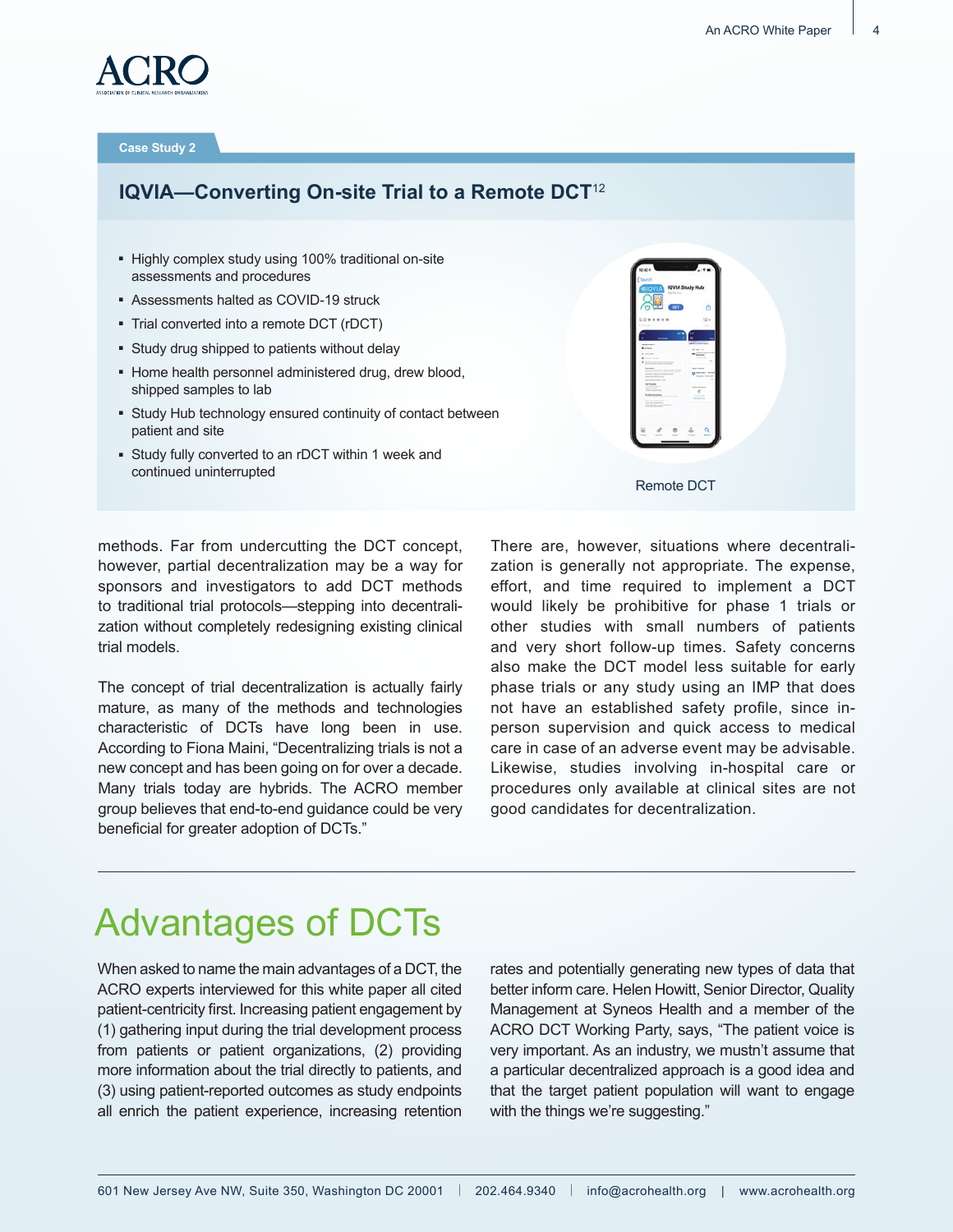

Other efforts at increasing patient-centricity focus on making trial participation more convenient. To this end, DCTs often incorporate telemedicine technology or home visits to reduce the need for patient travel, a significant burden as highlighted in a survey that found the average one-way distance between patient and trial site was 25 miles (40 kilometers)<sup>13</sup>. "It's about bringing the trial to the patient and making it easier for participants to join clinical research, not only for their own health but also for the benefit of others with a similar condition," says Fiona Maini.

When used appropriately, DCTs also offer sponsors and investigators enhanced efficiency, long-term cost savings, and faster collection of data [**Case Study 3: Covance—Practicing Patient Centricity, One Patient at a Time**]. Risk-based monitoring for DCTs, where potential problems are identified during the trial design phase and strategies for detecting them through study data are built into the trial protocol, is less time consuming than on-site monitoring and can be done remotely, decreasing the burden on sites and potentially reducing costs. Decentralized data collection allows individuals or mobile healthcare providers to enter data

on their own devices, with the information then flowing directly to the study's data repository. With faster and more direct electronic data capture, study personnel can identify and address issues in real time.

Another major advantage of DCTs is that they can incorporate new and different types of data collection, such as continuous monitoring of vital signs and other status assessments by wearable devices, as well as direct data input from the patient using mobile devices or questionnaires accessed through online patient portals [**Case Study 4: PRA—Implementing a Fully Decentralized Trial Pre-COVID**]. "I believe the application of technology allows for real-time data insights and will modernize the way clinical trials are performed, thus decreasing the burden for sites and patients to participate," says Carrye Nibbelink, Senior Director Of Operations and Innovation at PRA Health Sciences and a member of the ACRO DCT Working Party.

These advances in decentralized data collection allow large amounts of data to be collected in realworld settings—even in trials enrolling thousands of patients—potentially providing new insights that are

#### **Case Study 3**

# **Covance—Practicing Patient Centricity, One Patient at a Time**<sup>13</sup>

• Trial participant living in Miami had to make an unexpected trip to New York City

• While trying to schedule an appointment, patient concierge team realized participant would miss a blood draw

- Risk that participant would have to drop out of study
- Alternate LabCorp Patient Service Center in NYC located by trial personnel
- Patient had blood drawn in NYC
- **EXAMPLE Shipped to Covance Central Laboratory** Services in Indianapolis and processed within 24 hours
- Participant remained enrolled, sparing the study sponsor the effort and expense of enrolling a replacement—at an estimated cost of \$10,000-\$25,000—as well as a potential delay in completing the trial



Image repurposed with permission from Covance.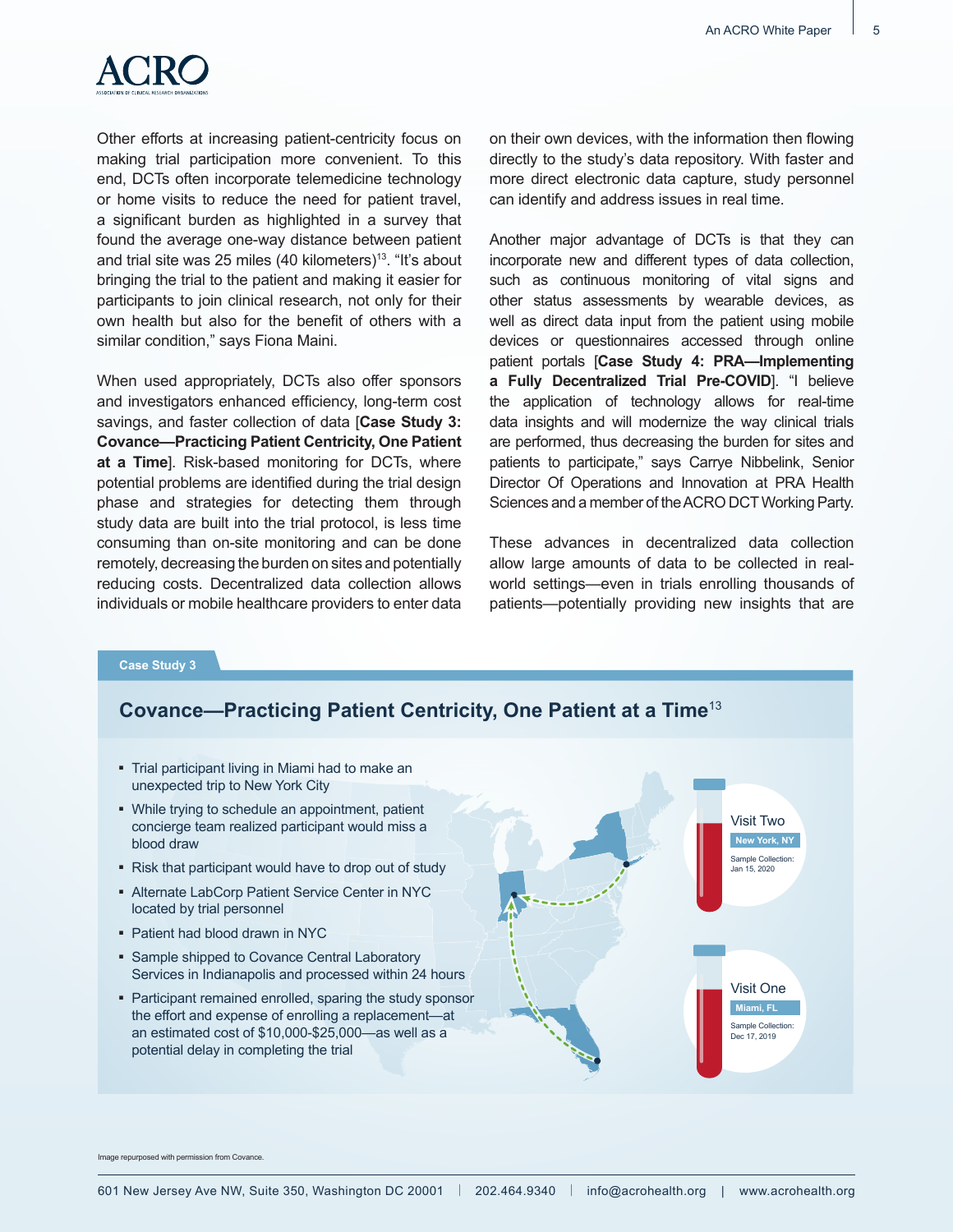

**Case Study 4**

# **PRA—Implementing a Fully Decentralized Trial Pre-COVID**<sup>14</sup>

- Phase IIIb randomized, double-blind, placebo-controlled trial in heart failure
- Participants invited from Integrated Health Networks across the US and verified for eligibility
- Compliance, tech troubleshooting, and spontaneous safety reporting managed by PRA's Virtual Coordinating Center
- Insurance claims utilized to verify eligibility and for longitudinal endpoint and safety follow-up
- Incorporated PRA's Mobile Health Platform for collecting eConsent, electronic patient-reported outcomes (ePROs), medication eDiaries, and data from wearable activity trackers
- No traditional electronic data capture tool utilized—all data endpoints collected directly from the patient, the patient's wearable device, or medical insurance claims
- **-** Direct-to-patient IMP delivery through central depot
- **Launched prior to emergence of COVID-19 and continued in midst of** pandemic with no disruptions
- Recruitment rate 10× higher than in typical cardiovascular outcomes trials

more relevant to patients' daily lives [**Case Study 5: Medidata—Collecting Data from 20,000 Patients**]. As an added benefit, involving participants in data collection increases patient engagement.

In addition to reducing the burden of travel on trial participants, decentralization can make it easier to enroll patients from many different geographical regions. This can produce a more diverse study population or expand the reach of trials for treatments of rare or orphan diseases, making it easier to meet enrollment targets. One concern with large-scale remote engagement, however, is the possibility, particularly with multinational trials, that patients in regions lacking the right communications technologies or having limited connectivity will be excluded.

# DCT Implementation

The decision to decentralize a trial should be made considering many factors, a few of which have already been mentioned. Early engagement with regulatory authorities is strongly encouraged when planning a DCT, rather than waiting until the protocol has been set and changes become difficult or require protocol amendments. Sponsors and investigators should not assume DCTs will be held to substantially stricter standards than traditional trials, a view at odds with the clear regulatory support for more innovative clinical trial approaches. "I know

sometimes people are afraid of approaching the regulator, but it shouldn't be that way. We should be enabling new things to happen safely," says Dr. Martin O'Kane, Head of the Clinical Trials Unit at the MHRA. "There are [potential] problems in every trial, and just because there's new technology doesn't mean that we have to increase the regulatory burden. So, if they've got something brand new, and they want to incorporate it in a protocol but don't know if it will be acceptable, then they should absolutely come and speak with us."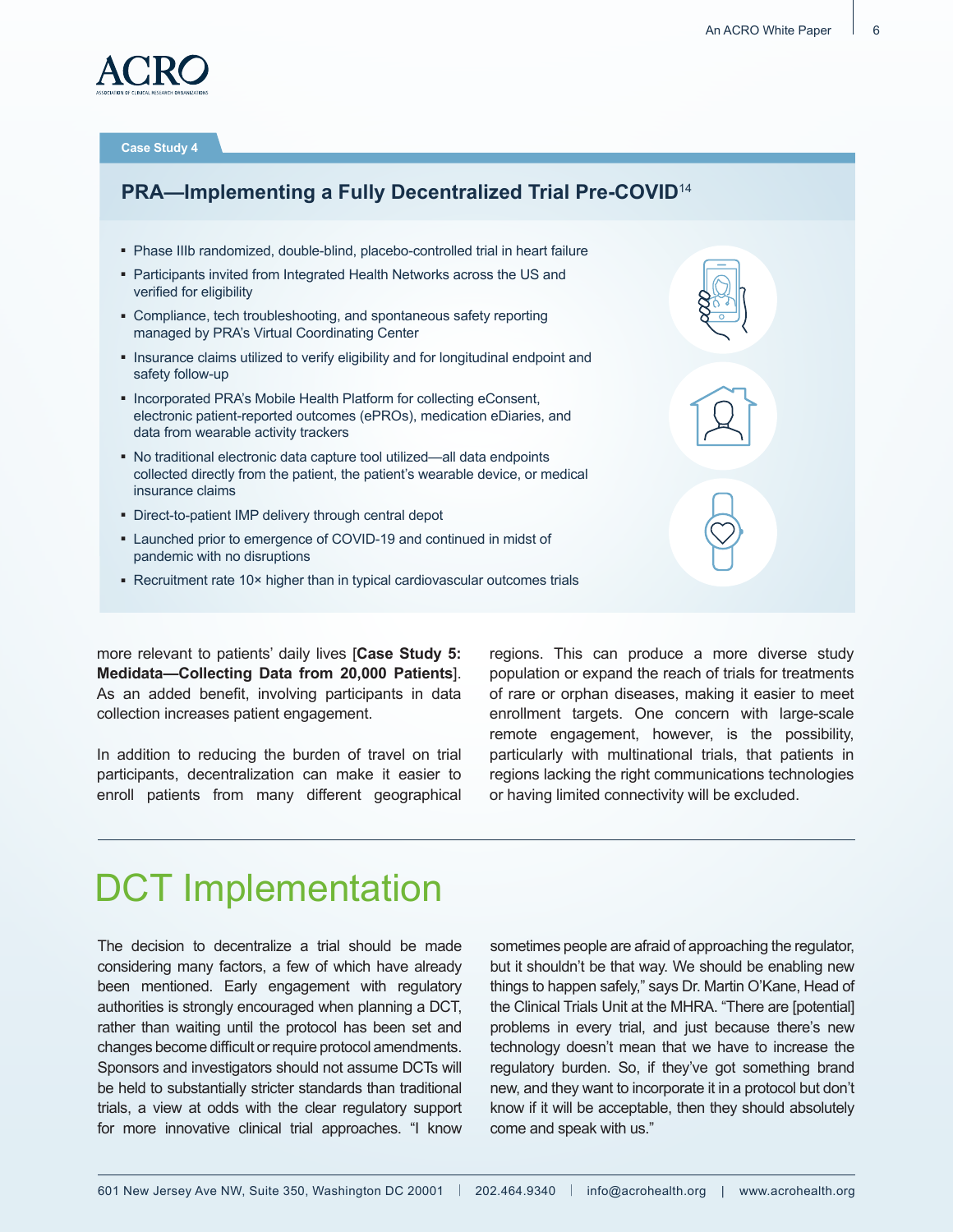

**Case Study 5**

# **Medidata—Collecting Data from 20,000 Patients**15,16

- Approximately half of Americans over the age of 65 take aspirin each day to prevent blood clots that cause strokes and heart attacks
- ADAPTABLE trial goal: Determine the optimal dose of aspirin to prevent heart disease
- Patient-Centered Outcomes Research Institute (PCORI), with the assistance of the company Medidata, runs ADAPTABLE as a fully decentralized trial
- Potential participants identified by electronic health record (EHR) profile
- Participants register online and their identities are verified
- Multimedia-rich tools explain the objectives of the trial and obtain online consent
- Over a 15-month span, patients report on their use of aspirin and health outcomes
- Planned enrollment is 20,000 patients
- The low-cost, adaptable and scalable format could provide insights directly relevant to individual patients

#### **Remote Patient Recruitment**



The ACRO Quality-by-Design Manual evaluates those trial steps directly affected by decentralization through a risk assessment approach. Its companion asset, the Risk Assessment Considerations spreadsheet, which builds upon the structural categories of TransCelerate's Risk Assessment and Categorization Tool, can be used to determine the overall risk associated with decentralization for a given trial design $17,18$ . During the development of the manual, the ACRO Working Party had discussions around the idea that "just because you can do things through a decentralized approach doesn't necessarily mean it's always the right thing to do," says Helen Howitt. However, one of the factors that make creating a framework for DCT implementation challenging is that each study design is different—and that in itself requires flexibility. Says Dr. O'Kane, "Having an innovative idea's great. Having a risk assessment is great. However, having a mappedout approach to see how this integrates with your trial conduct is the best way to look at this."

The ACRO DCT Working Party utilized the "Routemap" from the UK National Institute for Health Research (NIHR) Clinical Trials Toolkit as the launching pad to begin its intensive examination of the unique characteristics and requirements of DCTs<sup>19</sup>. The NIHR Routemap lists every necessary step from beginning to end that must take place in any clinical trial. The Working Party engaged in a lengthy study and examination of each clinical trial step in the comprehensive map and then divided the steps into two categories: (1) those steps where the requirements of a conventional trial and a DCT are largely the same and (2) those steps where the adoption of a DCT model creates new challenges and considerations. The ACRO Quality-by-Design Manual focuses on this second category, as illustrated by its Decentralized Clinical Trial Map based on the NIHR Routemap [**Figure 1**]. The analytical framework for the Quality-by-Design Manual was adapted from the CTTI Quality by Design Project–Critical to Quality

Image adapted from JAMA Cardiol. 2020;5:598-607.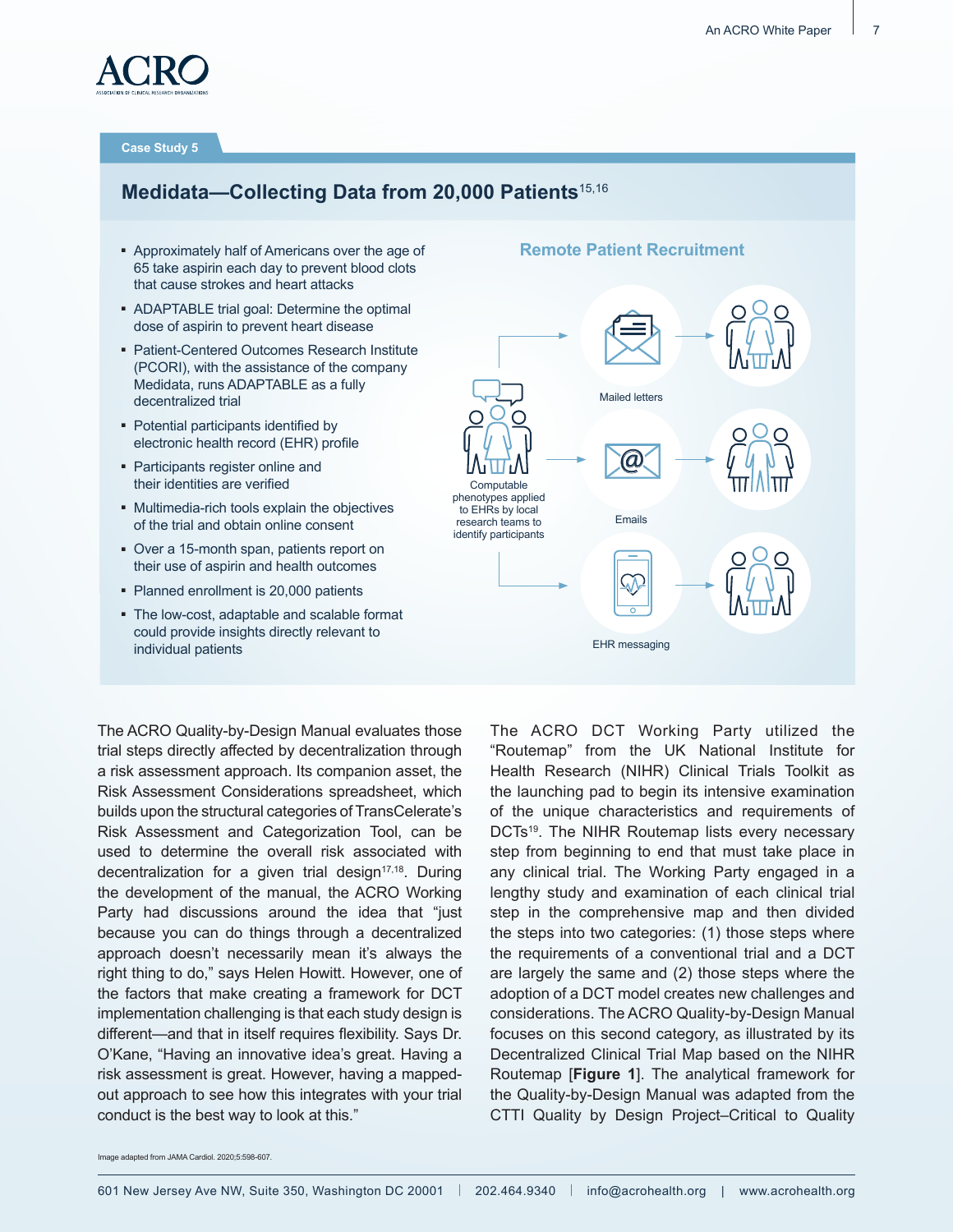

(CTQ) Factors Principles<sup>20</sup>. CTTI defines quality in a clinical trial as "the absence of errors that matter."

Here, we provide a brief overview of the ACRO Quality-by-Design Manual and those clinical trial decentralization steps where a DCT model creates

### Figure 1 | **Decentralized Clinical Trial Map**

new and distinct challenges, focusing on important considerations for trial planning in terms of risks specific to DCTs that should be accounted for. For more detailed guidance on DCT planning and implementation, refer to the Quality-by-Design Manual.



Adapted from the National Institute for Health Research (NIHR) Clinical Trials Toolkit Routemap

# ACRO Quality-by-Design Manual Overview

### **Initial planning and early engagement**

Early trial functions are heavily impacted by decentralization, as these steps lay the groundwork for all later activities. Most of these are early trial planning steps executed before the trial protocol is finalized and the clinical phase of the trial begins.

#### **IT and Systems Considerations**

IT systems infrastructure for the trial must have the flexibility to allow on-site data input as well as remote or mobile data collection and data access. The sponsor should ensure that all patients have appropriate system access as well as sufficient connectivity for reliable data input/collection. Use of trial systems by multiple parties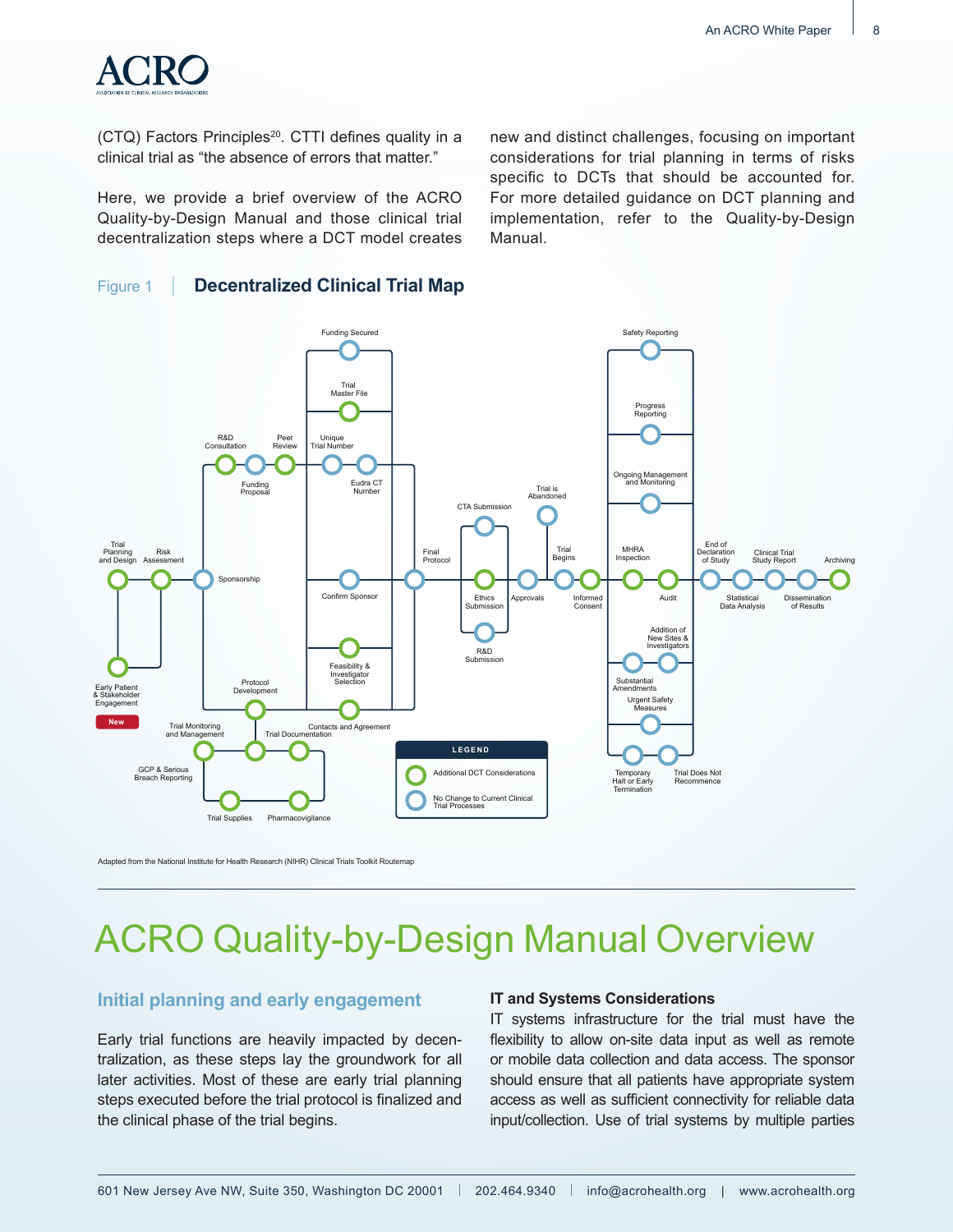

at a variety of sites, potentially using different interfaces, increases the risk of an external systems breach by bad actors. Security measures must take these risks into account, and systems used for DTCs must meet the same regulatory requirements as other clinical data systems.

#### **Trial Planning and Design**

Robust trial design before developing the protocol ensures that all necessary practical requirements are identified early so that the trial is both scientifically robust and operationally feasible from the perspectives of stakeholders such as trial participants, investigators, and vendors. A comprehensive study plan will help guide later planning activities and prevent protocol amendments once the study is underway.

#### **Early Stakeholder Engagement**

Patient-centricity is a key advantage of DCTs, and early engagement of patients/patient groups as important stakeholders when a trial is designed will help achieve this. Much of the technology developed for DCTs aims to reduce the burden to the patient (less travel), increase patient engagement (use of apps and tablets for data collection), and enhance compliance (real-time feedback); thus, input as to how userfriendly and convenient these technologies are can help identify problems that need to be addressed in the study design. In addition, early engagement of the investigators, CRO, and vendors by the study Sponsor should help determine whether there are other needs to be met. At this stage of DCT planning, early dialogues with regulators should be considered to help inform the study protocol and increase chances of approval.

#### **Risk Assessment**

Developing a risk assessment plan—with the aid of existing tools and ACRO's Risk Assessment Considerations spreadsheet [**Table 1**]—should be considered at the beginning of a project's lifecycle, and intermittent project level risk reviews should continue for the course of the trial. Key data-driven metrics should be utilized to determine success in mitigating risk, particularly in the management of data and processes considered to be critical to the overall project objectives. At this stage, it is important to determine whether the DCT methods being considered actually add value to the study. The impact of changes to the project contract, scope, timelines, vendors, and technology used should also be considered.

### **Defining and documenting trial practices**

Decentralization also requires careful consideration of issues that could arise during trial management and monitoring, while always paying close attention to regulatory requirements. Thorough documentation of these processes should be maintained throughout the trial lifecycle.

#### **Protocol Development/Protocol Approval**

The trial protocol is an end-to-end description of all trial activities, including any DCT methods. Stakeholder engagement during initial trial design will help guide protocol development to ensure patient safety and accurate collection of any digital endpoints. Any potential risks associated with DCT methods should be addressed in the risk-benefit section of the protocol, along with suitable risk mitigation measures.

#### **Trial Monitoring and Management**

The Sponsor is responsible for putting in place robust trial management systems to ensure trial participant safety and accurate reporting of results. Risk-adapted trial management identifies critical processes and critical data for the trial and how any risks and/or vulnerabilities in these areas should be mitigated. DCT technologies can expand monitoring capabilities, allowing for datadriven decisions in real time.

#### **Trial Supplies**

Direct-to-patient shipment of IMP in DCTs can reduce the burden on patients by eliminating travel to the clinic for the collection, accountability, and return of IMP. This approach could also facilitate treatment by home healthcare providers. Careful control is required to ensure appropriate chain of custody and stability of the IMP throughout the shipment process. Tracking IMP distribution to patients and IMP use during the study as well as return or destruction of unused supplies upon study completion requires consideration and development of appropriate procedures.

#### **Trial Documentation**

Which documents are to be stored in secondary locations should be clearly detailed in the study trial master file (TMF) plan and vendor contracts, as appropriate. Sponsors must also consider how investigators will retain responsibility for the management and oversight of source documents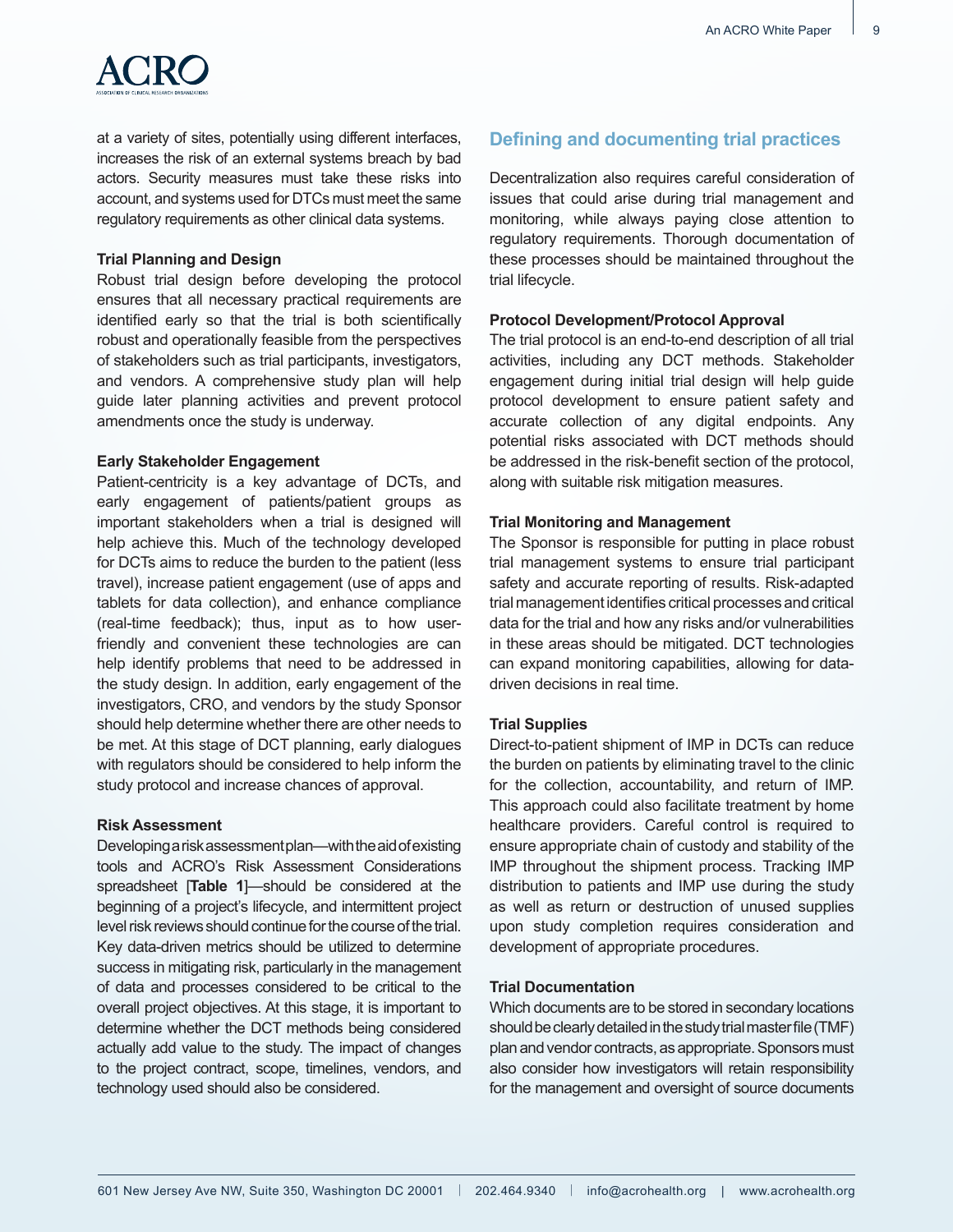

generated outside their direct control and which procedures are needed for maintenance and retention when documents come from local medical doctors and other local health care providers or are generated and collected at home visits by the study participants, clinical investigators, study personnel, or third-party contractors such as home healthcare providers.

### **Organization, administration, and consultation**

Among the administrative and consultation steps that culminate in production of the final trial protocol, those related to funding, sponsorship, and trial identification (assignment of trial number) are similar in DCTs compared with traditional trials, but other documentation activities are significantly impacted by decentralization, raising important new considerations.

#### **Trial Master File**

When planning a DCT, it is important to determine who owns the documents and data required in the TMF and where these will be retained both during and after completion of the trial. The more vendors that are involved, the more complicated the process.

#### **Contracts and Agreements**

It is important to determine where contractual obligations lie within a DCT and who the appropriate signatories are. A central listing of all potential vendor types should be created, and specific criteria should be developed for qualifying DCT vendors.

### **Submissions and approval**

The submission process itself will not change with DCTs, but it is important that the submission package clearly outlines how the trial will be conducted, including DCT methods such as telemedicine, wearable technologies, and eConsent. Preparation of the Clinical Trials Application (CTA) and R&D submission should not be significantly different for DCTs compared with traditional trials; however, special considerations apply to the ethics submission.

#### **Ethics Submission**

The Sponsor should make sure that all relevant parties are involved in the submission and that all aspects of the DCT are made available to the ethics committee. The protocol should be transparent about what is being done remotely and who is involved in remote/decentralized activities. Any differences between an electronic document and the paper version of the same document should be explained. Data collection, storage, and access documentation should describe relevant safety and personal data protection safeguards, including methods for patient identification when remote data is being collected. The Sponsor should provide a sample of the final product of approved materials once the system is ready to go live. This will include copies of the final production video for informed consent as well as a recorded demo of the data collection tools.

# **Trial execution and monitoring**

Much of the trial management, safety monitoring, and progress monitoring activities during the execution of the trial (i.e., the "clinical" phase) are similar for DCTs compared with traditional trials. However, there are differences in obtaining informed consent from patients and preparing for inspection and audit by regulatory authorities.

#### **Informed Consent**

Electronic Informed Consent (eConsent) can be given remotely by patients through a web portal, by e-mail, or by other means after viewing a video or reviewing a consent document online or on paper. The Sponsor, in collaboration with the investigator, should determine which methods are used to positively identify the patients, collect signatures, and assess their understanding of the consent documents. Prior to the start of the trial, the Sponsor should determine if use of eConsent is appropriate for the specific trial population. (Are they receptive to the idea? Can they access materials electronically? Do they need a face-to-face explanation?) There should be a back-up process for informed consent in case the electronic system goes down.

#### **Inspection & Audit**

Good clinical practice (GCP) inspections and their conduct will continue to evolve with greater adoption of DCTs due to increasing complexity in contractual relationships, trial design, and technology solutions, but core elements such as inspection phases, types, and locations are unlikely to change. The Sponsor should provide appropriate system access for the inspection, ensuring inspectors have complete and direct access to the TMF and that data flow and ownership are documented. For new or DCT-specific technologies, the Sponsor should consider specific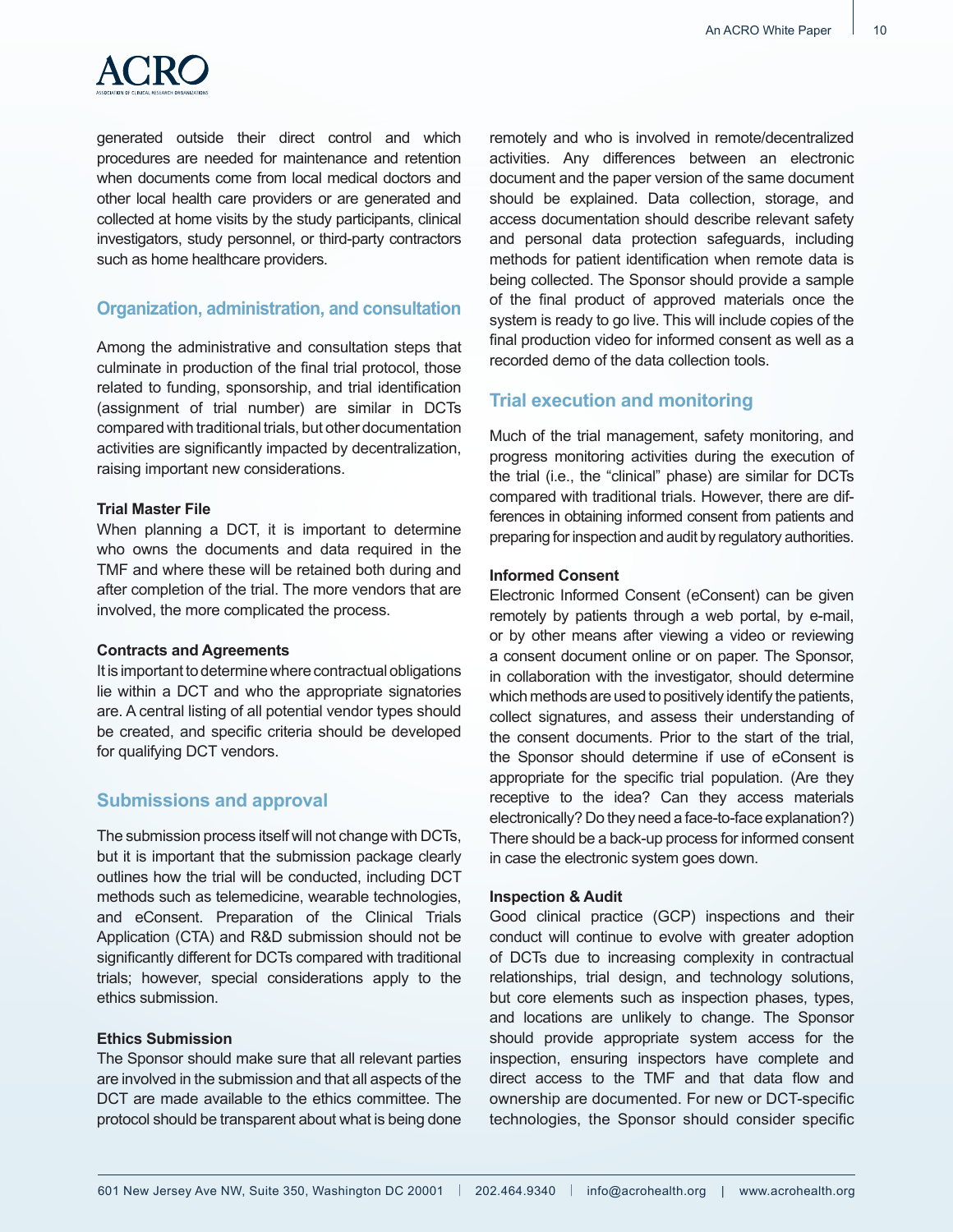

data management plans/diagrams showing data flow between all stakeholders (sponsor, participant, vendors, site staff, CRO). The protocol should describe how new technologies are assessed as fit for purpose and validated, including implications for areas such as data protection, data security, and privacy. The Sponsor should ensure availability at the site of tools used for remote activities (e.g., equipment used by mobile nurses). Inspections may also need to take place at other facilities where trialrelated activities occur.

### **Data analysis, reporting, and archiving**

This is where all of the planning outlining data collection, validation, and flow pays off. The Statistical Analysis, Clinical Trial Study Report, and Dissemination of Results should not be significantly different for DCTs compared with traditional trials, but special consideration should be given to storage and access for study data and documentation after the trial has ended.

#### **Archiving**

This is the final step of the trial process and the last step impacted by decentralization. Data and documents must be available to the investigator and relevant teams throughout the archive period, with a process in place to ensure all documents and data in electronic systems are available to study personnel and regulatory authorities, where appropriate. The Sponsor should determine how the investigator can access the data during the trial and once the trial has closed, as well as who is responsible for archiving which data, being very clear in the contract regarding these roles and responsibilities.

# **Conclusion**

Stakeholders within the clinical trial ecosystem have understood the benefits of DCTs for some time now. The COVID-19 pandemic further highlighted their value and illuminated the necessity for the decentralization of specific elements of the clinical trial process in order to keep trials up and running under difficult conditions. While the rationale for DCTs has been long understood, a set of general principles dedicated to the effective planning and execution of these trials has been missing from the DCT conversation. The aim of the ACRO Qualityby-Design Manual is to help provide these principles. DCTs are more important than ever, and these models

will only become more useful as technology improves. Although the COVID-19 pandemic has shone a bright spotlight on DCTs, their advantages will remain in a post-COVID world, says Dr. O'Kane: "Certainly in the UK, we're having a look at the lessons learnt and trying to find out which parts of decentralization or virtual elements worked really well with COVID, and which would work well in a non-pandemic situation, which should almost become business as usual. You know, what could become the standard moving forward—and it's taken something like the pandemic to make people take that leap."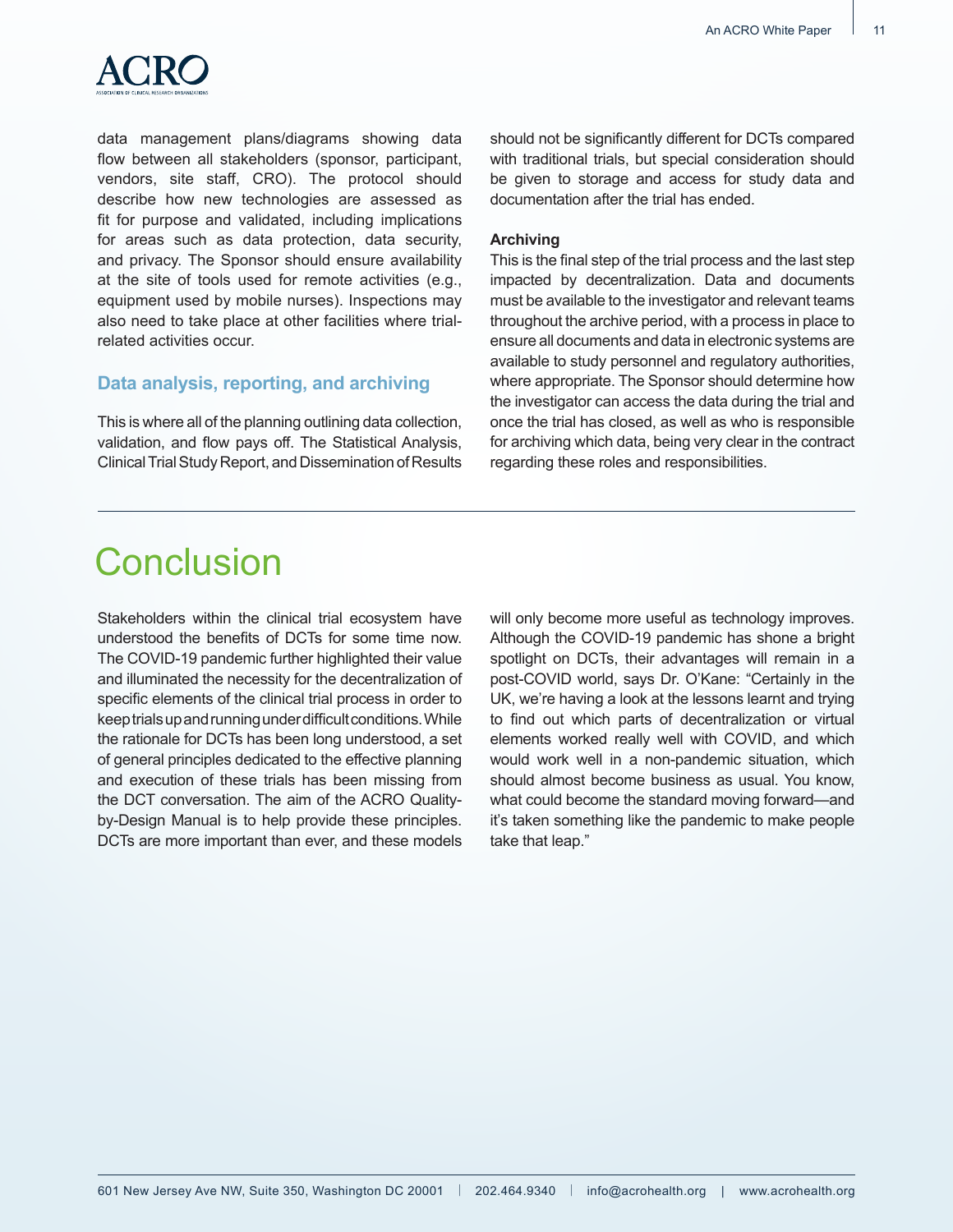

# Table 1 | **Excerpt From Decentralized Clinical Trials (DCT) Risk Assessment Considerations Spreadsheet**

| Category                                                                                                                                                                                           |                                                                                                                                                                                                                                                                                                                                                                                                                                                                                                                                                                                                                                                                                                                                                                                                                                                                                                                                                                                                                                                                | <b>Objective</b>                                                                           |                                                                                                                                                                                                                                                                                                   |  |
|----------------------------------------------------------------------------------------------------------------------------------------------------------------------------------------------------|----------------------------------------------------------------------------------------------------------------------------------------------------------------------------------------------------------------------------------------------------------------------------------------------------------------------------------------------------------------------------------------------------------------------------------------------------------------------------------------------------------------------------------------------------------------------------------------------------------------------------------------------------------------------------------------------------------------------------------------------------------------------------------------------------------------------------------------------------------------------------------------------------------------------------------------------------------------------------------------------------------------------------------------------------------------|--------------------------------------------------------------------------------------------|---------------------------------------------------------------------------------------------------------------------------------------------------------------------------------------------------------------------------------------------------------------------------------------------------|--|
| Trial Planning and Design<br>should be consulted in these discussions.                                                                                                                             |                                                                                                                                                                                                                                                                                                                                                                                                                                                                                                                                                                                                                                                                                                                                                                                                                                                                                                                                                                                                                                                                | Trial design should be considered before developing the protocol and relevant stakeholders |                                                                                                                                                                                                                                                                                                   |  |
| <b>Assessment Criteria</b>                                                                                                                                                                         | <b>Considerations</b>                                                                                                                                                                                                                                                                                                                                                                                                                                                                                                                                                                                                                                                                                                                                                                                                                                                                                                                                                                                                                                          |                                                                                            | <b>Mitigation Strategies</b>                                                                                                                                                                                                                                                                      |  |
| What elements of the DCT<br>differ from conducting the trial<br>in a more traditional model?                                                                                                       | Evaluate which elements of DCT methods/tools differ from a standard trial to identify<br>new risk areas for evaluation. Include additional systems and vendors which may be<br>in use and requirements for control and oversight                                                                                                                                                                                                                                                                                                                                                                                                                                                                                                                                                                                                                                                                                                                                                                                                                               |                                                                                            | Have in place a specific data management<br>plan/diagram for DCTs to show how the data<br>flows and data ownership                                                                                                                                                                                |  |
| Are there any additional<br>safety risks associated with<br>the planned decentralized<br>processes?                                                                                                | Is it possible to conduct all protocol required assessments and IP management<br>activities with remote alternatives? Consider that some investigations can only be<br>done face to face                                                                                                                                                                                                                                                                                                                                                                                                                                                                                                                                                                                                                                                                                                                                                                                                                                                                       |                                                                                            | Determine and make clear in the protocol/<br>participant information sheet / NCA & IEC<br>submission which elements of the trial can be<br>decentralised                                                                                                                                          |  |
| Are the proposed<br>decentralized approaches<br>suitable for implementation<br>in all geographical locations /<br>with all participants?                                                           | Some DCT activities may only be accepted (culturally or per local regulations) in<br>some countries and/or patient populations and may necessitate a 'hybrid approach'<br>- this may introduce unintentional bias or risk e.g. rating scale administration may<br>not be comparable between on-site and remote delivery                                                                                                                                                                                                                                                                                                                                                                                                                                                                                                                                                                                                                                                                                                                                        |                                                                                            | Engage with all stakeholders as early<br>as possible (see next section) to assess<br>acceptability of proposed approaches.<br>Consult with project biostatistician to assess<br>the potential impact on data integrity/<br>interpretability of utilizing a hybrid approach                        |  |
| Are the proposed<br>decentralized approaches<br>likely to be accepted by<br>the participant population?<br>Taking into account the<br>disease nature and participant<br>population demographics?   | Care needs to be taken not to unintentionally exclude subjects from accessing a<br>clinical trial because they are unable / uncomfortable with accesing DCT methods<br>or technologies e.g. accessibility issues in some countries; elderly engagement with<br>technology; impact on mental health                                                                                                                                                                                                                                                                                                                                                                                                                                                                                                                                                                                                                                                                                                                                                             |                                                                                            | Design communication models and scenarios;<br>what these look like could depend on the trial,<br>such as participant interfaces with investigators<br>and health care professionals, call center<br>models, video, phone, telemedicine, trial<br>participant interacts or travels to a local site |  |
| Are there any relevant<br>regional and/or national<br>legal requirements and/<br>or site requirements which<br>may prevent implementation<br>of proposed decentralized<br>approaches on the trial? | Are there restrictions in planned countries for study conduct which will require a<br>hybrid approach rather than fully decentralized approach and what is the impact of<br>this?                                                                                                                                                                                                                                                                                                                                                                                                                                                                                                                                                                                                                                                                                                                                                                                                                                                                              |                                                                                            | Consult with National Competent Authorities /<br>IRBs/IECs and local site authorities to confirm<br>acceptability of proposed methods prior to<br>finalizing strategy and country list                                                                                                            |  |
| Is it clear how data will be<br>collected and how it will flow<br>between systems and parties<br>involved in the conduct of the<br>trial? Is a data flow diagram<br>available to demonstrate this? | Consider who owns the data, where it will reside and who is responsible for long-<br>term archiving of data after study completion<br>Consider who will monitor/clean the data and how this oversight will be<br>documented? Are there audit trails that can/should be reviewed, with a process to<br>follow?<br>Consider how Investigator maintains oversight and control of data related to<br>participants from their site - Sponsor / vendor should not be able to change<br>participant data independently from investigator and without their approval (unless<br>an agreed self evident query)<br>Consider who has edit/read access to data and how Investigator continued access<br>will be assured during archiving period<br>Consider how participant privacy is maintained e.g. requirements for firewall<br>between investigator facing and Sponsor facing data; pseudonymization etc.<br>Will data from all vendors be integrated into the EDC or will data exports be<br>provided from each vendor for analysis purposes, and on what frequency? |                                                                                            | Schedule a meeting as early as possible in trial<br>set up as possible with all vendors to agree<br>and map data flow requirements and confirm<br>monitoring strategy                                                                                                                             |  |
| Are new technologies fit for<br>purpose and validated in<br>line with computer systems<br>validation principles?                                                                                   | Consider whether technology has been developed specifically for clinical trial /<br>medical use or whether more generic apps are being utilized? If the latter do they<br>meet all GXP requirements (e.g use of fitness trackers)                                                                                                                                                                                                                                                                                                                                                                                                                                                                                                                                                                                                                                                                                                                                                                                                                              |                                                                                            | Conduct vendor qualification audit before<br>proceeding with any new technology vendor;<br>develop a standard framework for qualification<br>audits of vendors                                                                                                                                    |  |
| Is there any potential impact<br>of the proposed technical<br>solutions on data protection,<br>data security and data<br>privacy?                                                                  | Consider where data resides - is it stored on a server within country or in a third<br>country which may have different data privacy controls? Is technology specifically<br>developed for clinical trials and have demonstrated GXP compliance or is the<br>technology a generic commercial offering which may not have those controls<br>built in?                                                                                                                                                                                                                                                                                                                                                                                                                                                                                                                                                                                                                                                                                                           |                                                                                            | Consult regulatory authorities                                                                                                                                                                                                                                                                    |  |

Please note that the Risk Considerations Spreadsheet is a living document, designed for future refinement as needed.